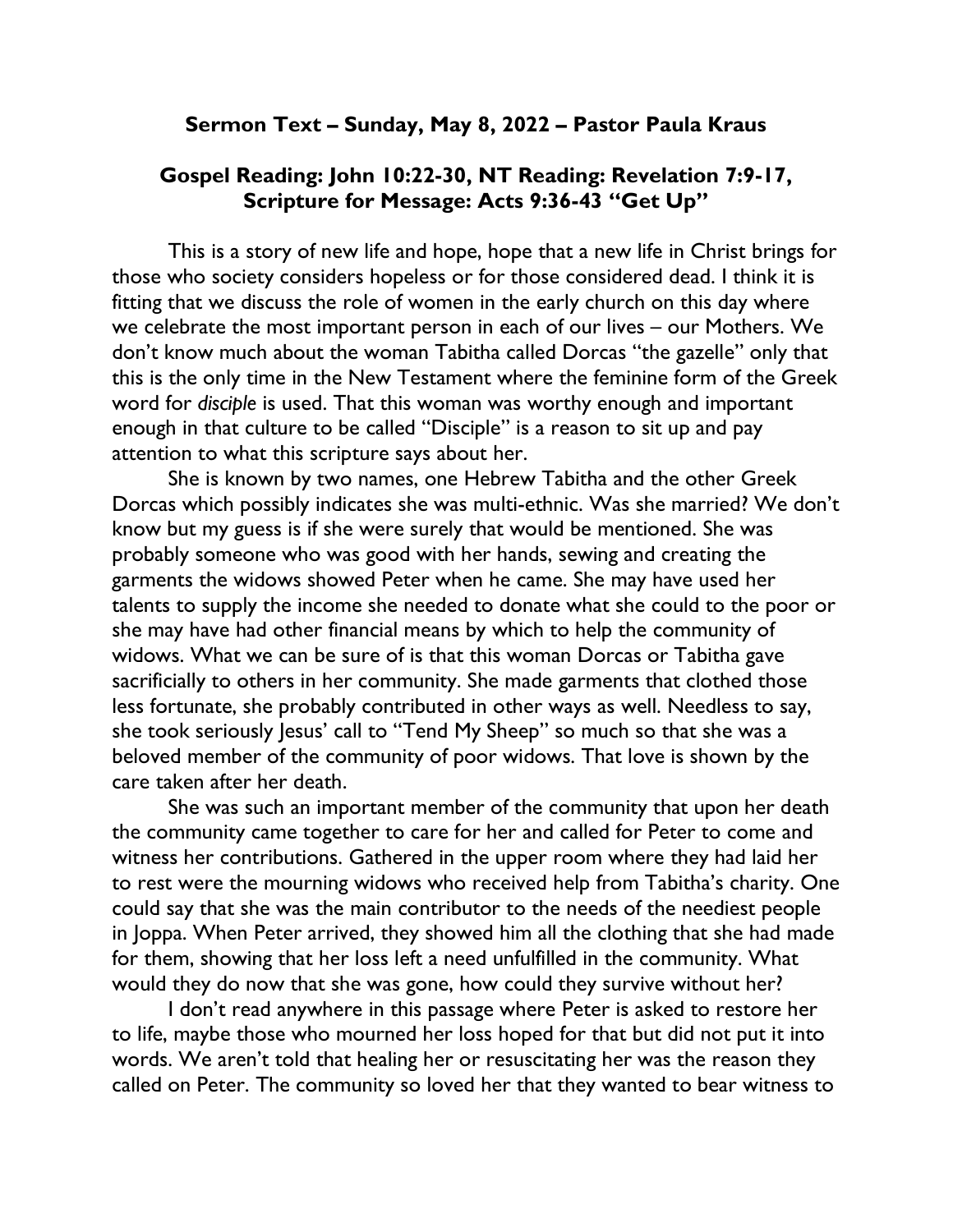her life and good deeds, they wanted Peter to know what she meant to them – what a saint and good worker she was. That's the purpose for holding a memorial, to share memories and bear witness to a life well lived.

Peter, however, as he listened to the stories and saw the weeping and mourning, may have realized what good works this woman had done and knew that there was more this woman could do for God. So, Peter sends the mourners away and kneels to pray at Dorcas' bedside. He turns to the lifeless body and speaks, "Tabitha, get up." Then she opened her eyes and sat up. She was dead, they prepared her body for burial – but she hears Peter's voice and sits up! Peter takes her hand, helps her stand and then calls the saints and widows together to see she is indeed alive. This action not only restores Tabitha to life but also restores new life to the community of mourners. What was lost is now found – a new life and hope through the power of Christ.

This is a story of restoration and hope.

When the community of Joppa learned of what happened many believed in the Lord. The word of Tabitha's life restored had a positive impact on the community. Lives are changed by the power present in the Word of Jesus Christ and through a relationship with God. What once was lost . . .

Sometimes we are too quick to count things as dead and too ready to carry them out for burial. That includes us, we think we cannot make a difference in another's life, or that we are not effective any more. There are many things in our lives we mistakenly think are dead, and maybe we mourn the loss before it's time. We often do not see where Christ's power can restore us to new life, and we therefore lose hope. When we do lose hope along with it goes our joy and we become dry, living a barren existence. Dry barren land is never very productive, nothing grows, and dryness turns to dust that erodes away.

But, Jesus is the living water that restores life, God turns our deserts into streams of living water. Only through God's power is new life restored, our relationship with God restores life and returns us to joy. I wonder, when Peter knelt at Tabitha's bedside what was his prayer? He might have asked God to give him the power to restore Tabitha to life, or he might have asked God to give Tabitha the power to restore a community to life by living again and continuing her work.

When we pray in this church do we pray for a church to come to life or for a community to come to life by the work of this church? I wonder if the difference between the two can also be the difference in whether our worship is a dry barren existence or as rivers of living water through the desert. It makes me wonder too, all the widows mourned Tabitha's death and they felt her loss uniquely, who will mourn this church? It is a question we have often asked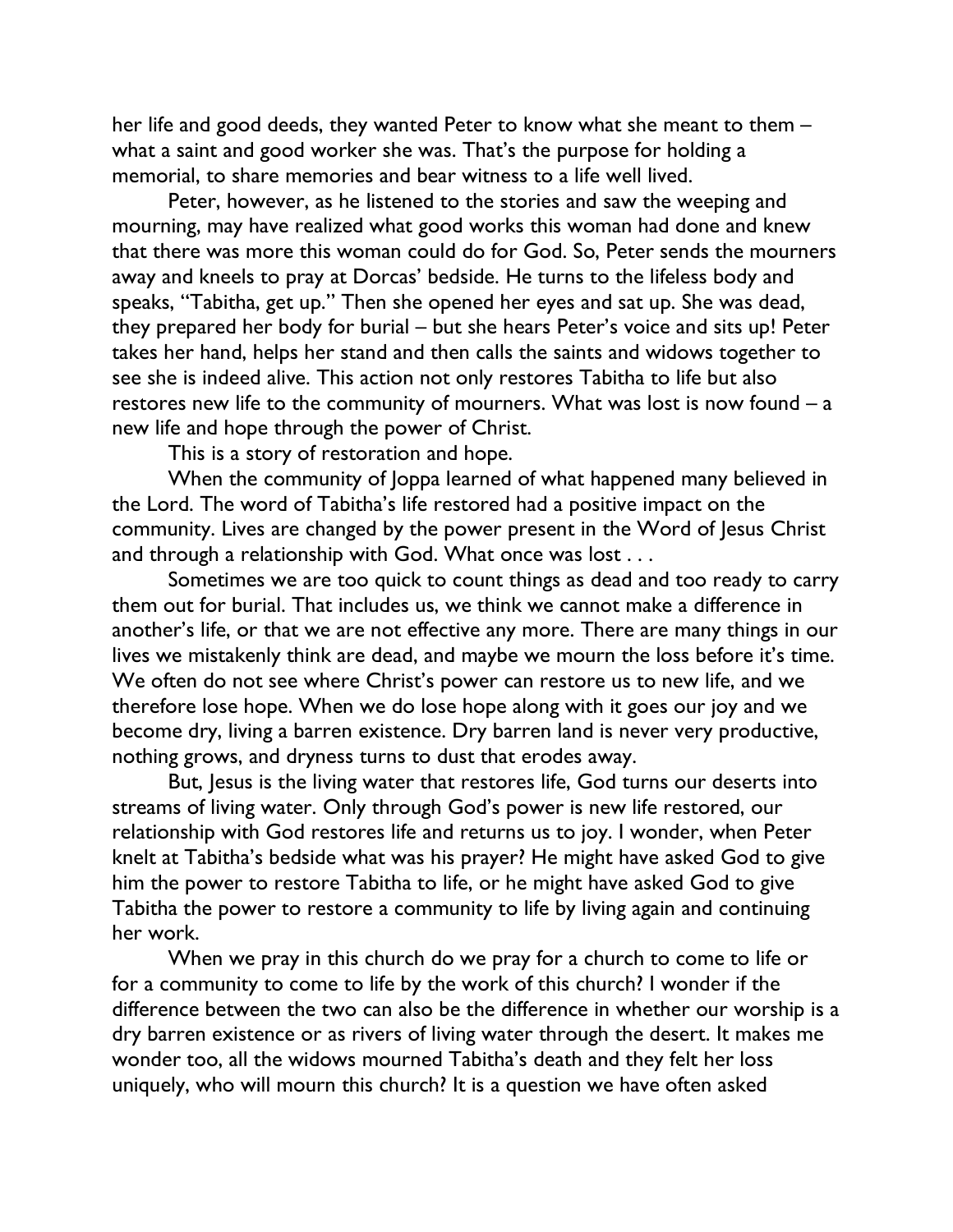ourselves, if this church were to disappear, would this community miss us? Would the community gather and bear witness to all the good we had done? Would it matter to anyone if our electronic sign would suddenly go dark?

We know that God will defeat death once for all in eternity, we look forward to better lives when Jesus returns to set up that kingdom on earth. We know these things, so we live in the in-between, the already and the not yet. But what about those who need to receive help from God's goodness now, those who are naked and hungry, those who are living in extreme conditions or in fear of death from starvation or war. Those who are marginalized, hated and despised or abused by society. These are the ones who need Tabitha to get up, to continue her work for the neediest of the needy.

They too are the ones who need to feel the presence of the Body of Christ – the church. They are the ones who mourn when the church is not present or active in a community. They are the ones who feel the loss when a church dies. They are the people in this community who we help when we write vouchers for the bridge, they are the ones fed when we give food pantry contributions. The people who meet in our building on a daily basis are the people who will weep and bear witness to the work we have done for them. Where can they go, what will they do without our help?

Then there are the many ministries of the General expression of our church. Ministries that we contribute to through special offerings at Easter, Pentecost, Thanksgiving, Christmas, and Week of Compassion. The people who these ministries help are sometimes the neediest of the needy – they are the widows mourning and showing Peter all the good done for them. These are the people mourning the church's inactivity.

Church, get up – there is so much more you can do for God. Our work for God's kingdom is never really finished – there is so much more we can do. Get up, because what we expect to remain dead and buried is restored. Get up, because Jesus is risen and alive in the world, Jesus' resurrected power subverts the power in the world. Get up, because there is so much more work to do.

When we feel like we have been abandoned and are ready to rest in that upper room with Tabitha, God restores our souls through the body of Christ. The body of Christ continues to create new life in this world, streams of living water in the deserts of our culture. We want to renew and restore even those parts that have been dried up and counted as dead. The body of Christ brings new life to what the world has crushed down, made worthless, and buried. The body of Christ restores and renews those of us who feel tired and let down.

It's too easy to say, "I'm tired" or to blame old age. It's too easy to count ourselves done and say our work is completed and too easy to rest in an upper